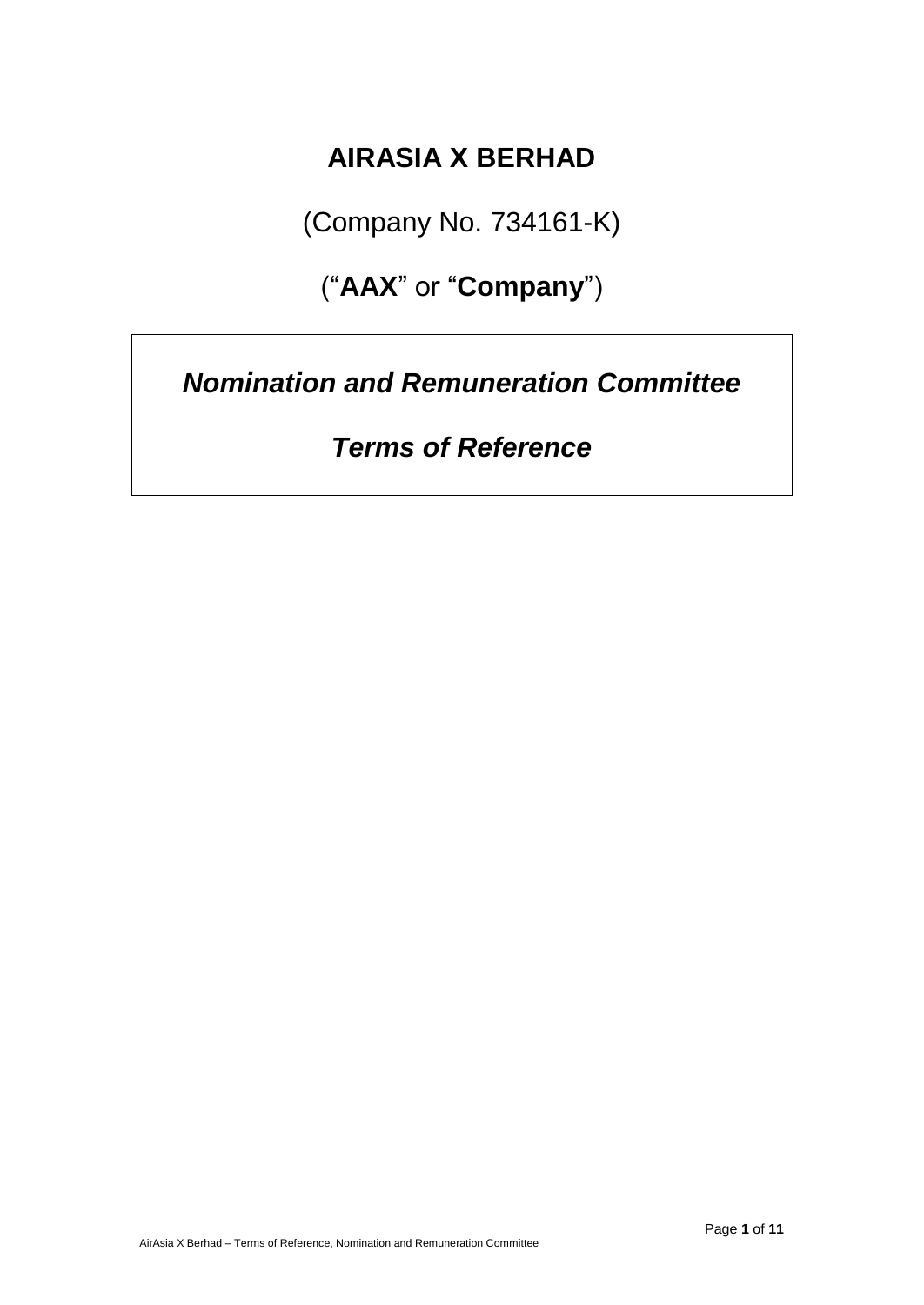## **TERMS OF REFERENCE**

| Item         | Name of Committee            |                | <b>Nomination and Remuneration Committee</b><br>of AirAsia X Berhad ("the Committee")                                                                                                                                                                                                                                                                                                                                                                                        |
|--------------|------------------------------|----------------|------------------------------------------------------------------------------------------------------------------------------------------------------------------------------------------------------------------------------------------------------------------------------------------------------------------------------------------------------------------------------------------------------------------------------------------------------------------------------|
| $\mathbf{1}$ | Applicable laws / Guidelines | ÷              | Including but not limited to:                                                                                                                                                                                                                                                                                                                                                                                                                                                |
|              |                              |                | (a)<br>Main<br>Market<br>the<br>Listing<br>Requirements of Bursa Malaysia<br><b>Securities</b><br><b>Berhad</b><br>("MMLR")<br>including but not limited to the<br>Capital Markets and Services Act<br>2007 ("CMSA");                                                                                                                                                                                                                                                        |
|              |                              |                | the Companies Act 2016 ("CA");<br>(b)                                                                                                                                                                                                                                                                                                                                                                                                                                        |
|              |                              |                | the Malaysian Code on Corporate<br>(c)<br>Governance 2017 issued by the<br>Securities Commission<br>Malaysia<br>$("MCCG")$ ; and                                                                                                                                                                                                                                                                                                                                             |
|              |                              |                | (d)<br>where applicable, the provisions of<br>the Constitution of Association of the<br>Company.                                                                                                                                                                                                                                                                                                                                                                             |
| 2            | Objectives/Principles        | $\ddot{\cdot}$ | For Nomination:                                                                                                                                                                                                                                                                                                                                                                                                                                                              |
|              |                              |                | To conduct regular review of the structure,<br>size and composition (including the skills,<br>knowledge and experience) of the Board of<br>Directors of the AAX (the "Board") and make<br>recommendations of any proposed changes<br>to the Board, consistent with all legal and<br>regulatory requirements including, but not<br>limited to, the MMLR.                                                                                                                      |
|              |                              |                | To identify candidates suitably qualified to<br>become<br><b>Board</b><br>members<br>and<br>make<br>recommendations to the Board of such<br>individuals for appointment by taking into<br>consideration<br>the<br>competencies,<br>commitment, contribution and performance of<br>such potential candidates. The ultimate<br>decision as to who shall be nominated shall<br>be the responsibility of the Board after<br>considering the recommendations of the<br>Committee. |
|              |                              |                | the<br>make<br>recommendations<br>To<br>on<br>planning<br>nomination<br>policy, succession<br>framework, talent management,<br>training<br>programmes and/or any other related matters<br>for Directors and senior management and to<br>oversee succession planning for the Board<br>Chairman and directors.                                                                                                                                                                 |
|              |                              |                | For Remuneration:                                                                                                                                                                                                                                                                                                                                                                                                                                                            |
|              |                              |                | provide a formal and transparent<br>To<br>procedure for developing remuneration policy                                                                                                                                                                                                                                                                                                                                                                                       |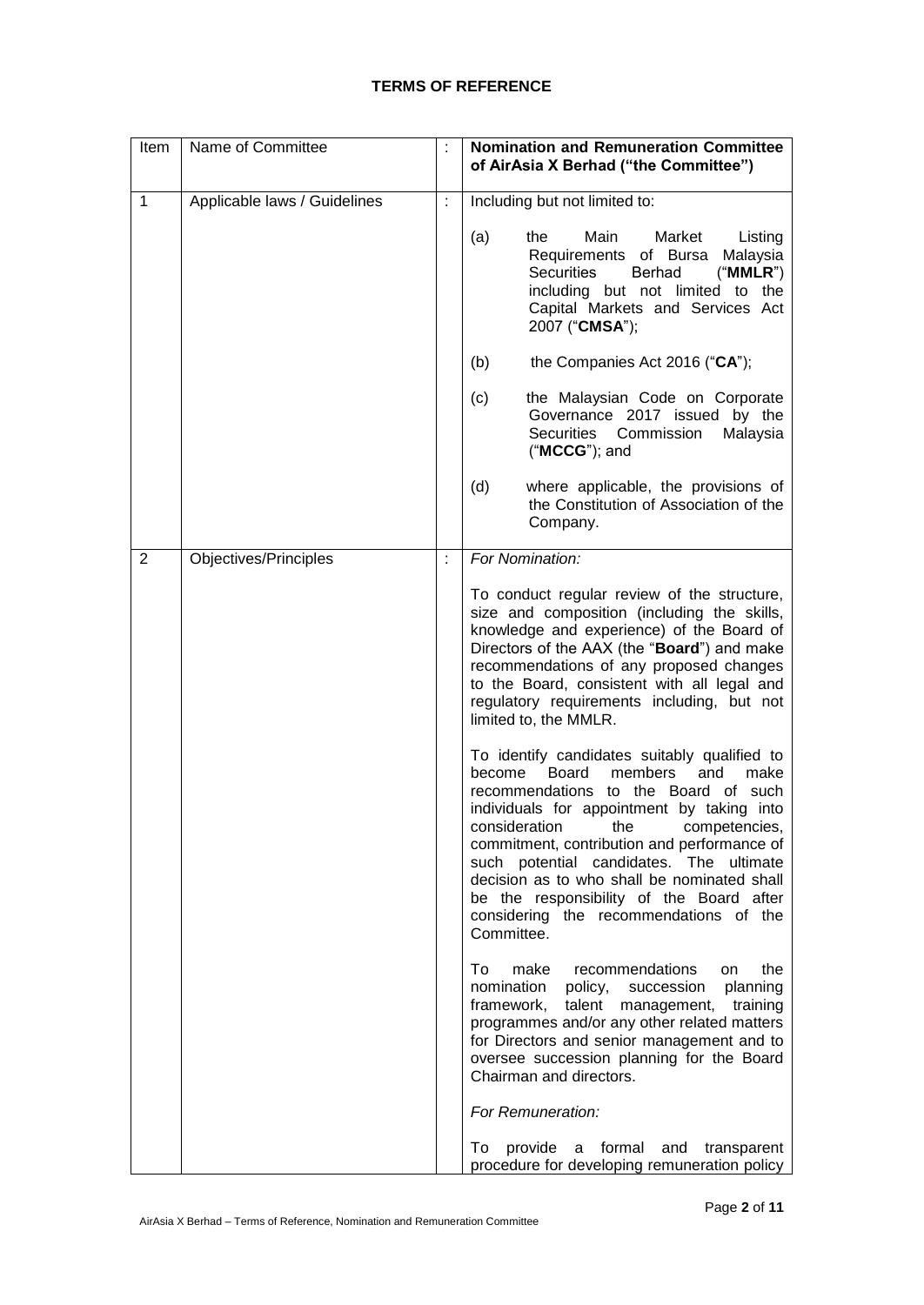|  | for the Directors, Group Chief Executive<br>Officer ("GCEO"), Chief Executive Officer<br>("CEO") and senior management (as defined<br>appendix) and ensuring<br>the<br>in<br>that<br>compensation is competitive and consistent<br>with the Company's business strategy and<br>long-term objectives.<br>Within the terms of such agreed policy, to<br>determine<br>the<br>specific<br>remuneration<br>packages of all Directors, GCEO, CEO and<br>senior management with a balance as to be<br>able to attract and retain the best against its<br>interest in paying competitive and fair<br>remuneration.<br>To review and recommend to the Board the<br>compensation payable to Directors, GCEO,<br>CEO and senior management in connection<br>with their individual contributions to the<br>Company's overall performance or any loss<br>or termination of their office or appointment,<br>and the compensation arrangements relating<br>their dismissal or removal due to<br>to<br>misconduct. |
|--|----------------------------------------------------------------------------------------------------------------------------------------------------------------------------------------------------------------------------------------------------------------------------------------------------------------------------------------------------------------------------------------------------------------------------------------------------------------------------------------------------------------------------------------------------------------------------------------------------------------------------------------------------------------------------------------------------------------------------------------------------------------------------------------------------------------------------------------------------------------------------------------------------------------------------------------------------------------------------------------------------|
|  | The Committee is responsible for:<br>recommending to the Board for<br>(a)<br>approval, the minimum requirements<br>for the Board, i.e. mix of skills,<br>knowledge, experience, qualification<br>and/or other core competencies<br>required of a Director;<br>assessing and recommending to the<br>(b)<br>Board for their approval, nominees<br>directorships and Board<br>for<br>committee<br>members taking<br>into<br>consideration the nominees':<br>skills, knowledge, expertise<br>(i)<br>and experience;<br>professionalism;<br>(ii)<br>(iii)<br>integrity;<br>time<br>commitment<br>(iv)<br>the<br>to<br>Company;                                                                                                                                                                                                                                                                                                                                                                          |
|  | potential conflict of interest<br>(v)<br>situations and/or related party<br>interests; and<br>in the case of nominees for<br>(vi)<br>the position of independent<br>non-executive directors, the<br>Committee<br>should<br>also<br>evaluate<br>candidates'<br>the<br>ability to<br>discharge<br>such<br>responsibilities/functions<br>as<br>expected by the Board;<br>developing,<br>(c)<br>maintaining<br>and<br>reviewing criteria for recruitment<br>process and considering, in making<br>its recommendations, candidates for                                                                                                                                                                                                                                                                                                                                                                                                                                                                  |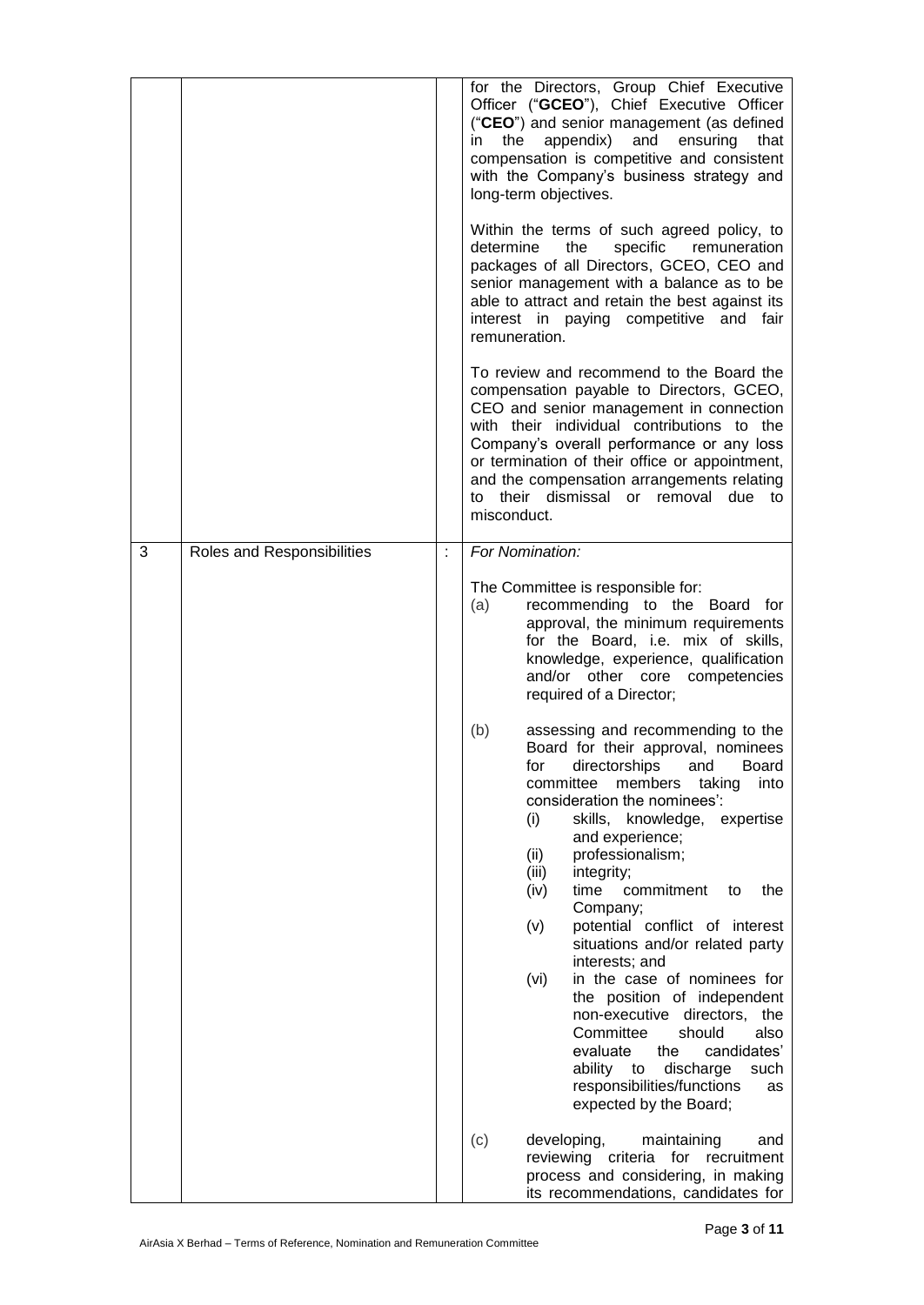|  | (d) | directorships proposed by the CEO<br>and,<br>within<br>the<br>bounds<br>οf<br>practicability, by any<br>other senior<br>executive<br>or<br>any<br>director<br>or<br>shareholder. The Committee should<br>also use a variety of approaches and<br>sources to ensure that it is able to<br>identify the most suitable candidates.<br>This may include sourcing from a<br>directors'<br>registry<br>and<br>open<br>advertisements<br>the<br>or<br>use<br>οf<br>independent search firms;<br>assessing and evaluating, on an<br>annual basis: |
|--|-----|-------------------------------------------------------------------------------------------------------------------------------------------------------------------------------------------------------------------------------------------------------------------------------------------------------------------------------------------------------------------------------------------------------------------------------------------------------------------------------------------------------------------------------------------|
|  |     | (i)<br>the desirability of the overall<br>composition of the Board,<br>considering the structure and<br>development of excessive<br>number of directorships, to<br>appropriate<br>ensure<br>size.<br>skills and professionalism;<br>(ii)<br>balance<br>between<br>the<br>executive<br>Directors,<br>non-<br>executive<br><b>Directors</b><br>and<br>independent Directors are<br>maintained<br>in<br>accordance<br>with<br>the<br>MMLR<br>and<br>in.                                                                                      |
|  |     | consideration of corporate<br>governance best practices;<br>(iii)<br>the required mix of skills and<br>experience<br>other<br>and<br>qualities,<br>including<br>core<br>competencies, which<br>non-<br>executive Directors should<br>bring to the Board;<br>desirable<br>number of<br>(iv)<br>the<br>independent directors and<br>independence of the Board's<br>independent directors based<br>the<br>criteria<br>on<br>pre-<br>determined<br>by<br>the                                                                                  |
|  |     | Committee consistent with all<br>legal<br>and<br>regulatory<br>requirements including, but<br>not limited to, the MMLR and<br>the MCCG;<br>the desirability of renewing<br>(v)<br>existing directorships, with<br>due consideration given to<br>the extent to which<br>the<br>interplay of the directors'<br>expertise, skills, knowledge<br>and<br>experience<br>was                                                                                                                                                                     |
|  |     | demonstrated with those of<br>other Board members; and<br>the possible representation<br>(vi)<br>of interest groups on the<br>Board;                                                                                                                                                                                                                                                                                                                                                                                                      |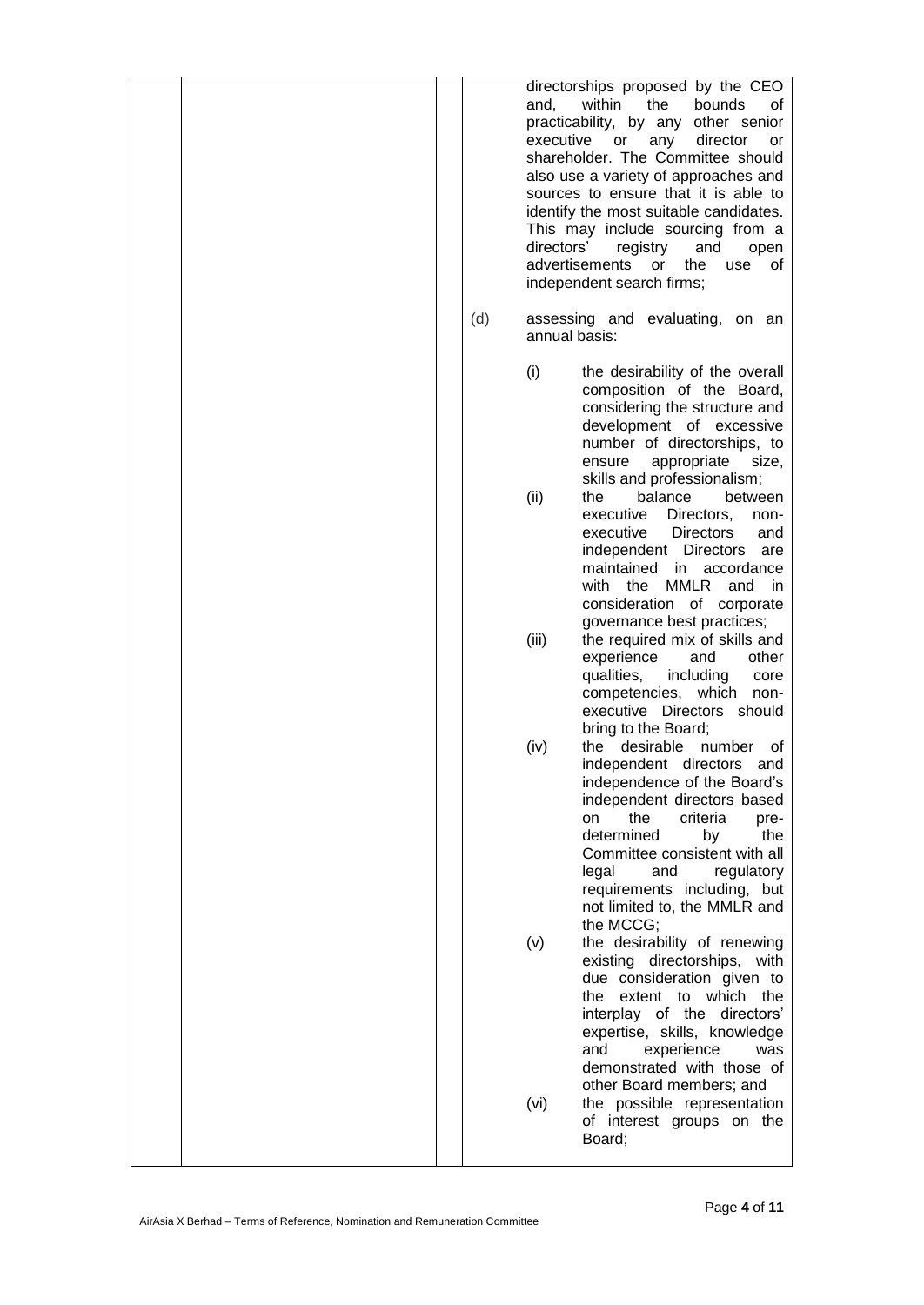|  | (e) | recommending to the Board the<br>removal of Director(s) from the Board,<br>if the Director is ineffective, errant<br>and/or negligent in discharging his/her<br>responsibilities;                                                                                                                                                                                                                                                                                                                                                                                                               |
|--|-----|-------------------------------------------------------------------------------------------------------------------------------------------------------------------------------------------------------------------------------------------------------------------------------------------------------------------------------------------------------------------------------------------------------------------------------------------------------------------------------------------------------------------------------------------------------------------------------------------------|
|  | (f) | establishing a mechanism for the<br>formal annual assessment on the<br>effectiveness of the Board as a whole<br>and the contribution of each Director<br>to the effectiveness of the Board and<br>the contribution of the Board's various<br>committees. The Committee's annual<br>assessment should be based on<br>objective performance criteria, in line<br>with established key performance<br>indicators, as approved by the Board.<br>All<br>assessments<br>and<br>evaluations<br>carried out by the Committee in the<br>discharge of all its functions should be<br>properly documented; |
|  | (g) | reviewing the term of office and<br>performance of the Audit Committee<br>("AC") and each of its members<br>annually to determine whether the AC<br>and its members have carried out<br>their duties in accordance with its<br>respective terms of reference.                                                                                                                                                                                                                                                                                                                                   |
|  | (h) | recommending and ensuring that all<br>Directors receive appropriate and<br>continuous<br>training<br>in<br>order<br>to<br>maintain<br>adequate<br>an<br>level<br>οf<br>competency in order to effectively<br>discharge their roles as Directors,<br>including but not limited to keeping<br>abreast with the developments in the<br>aviation industry and with changes in<br>the relevant statutory and regulatory<br>requirements;                                                                                                                                                             |
|  | (i) | the<br>overseeing<br>appointment,<br>management,<br>succession planning<br>and performance evaluation of the<br>Board, the<br>Board<br>committees,<br>individual<br>Directors<br>and<br>senior<br>management and to report their<br>performance<br>and<br>areas<br>οf<br>improvement to the Board at the end<br>of each fiscal year; and                                                                                                                                                                                                                                                        |
|  | (j) | periodically reporting to the Board on<br>succession planning for Chairman of<br>the Board, GCEO and CEO, and<br>working with the Board to evaluate<br>potential successors.                                                                                                                                                                                                                                                                                                                                                                                                                    |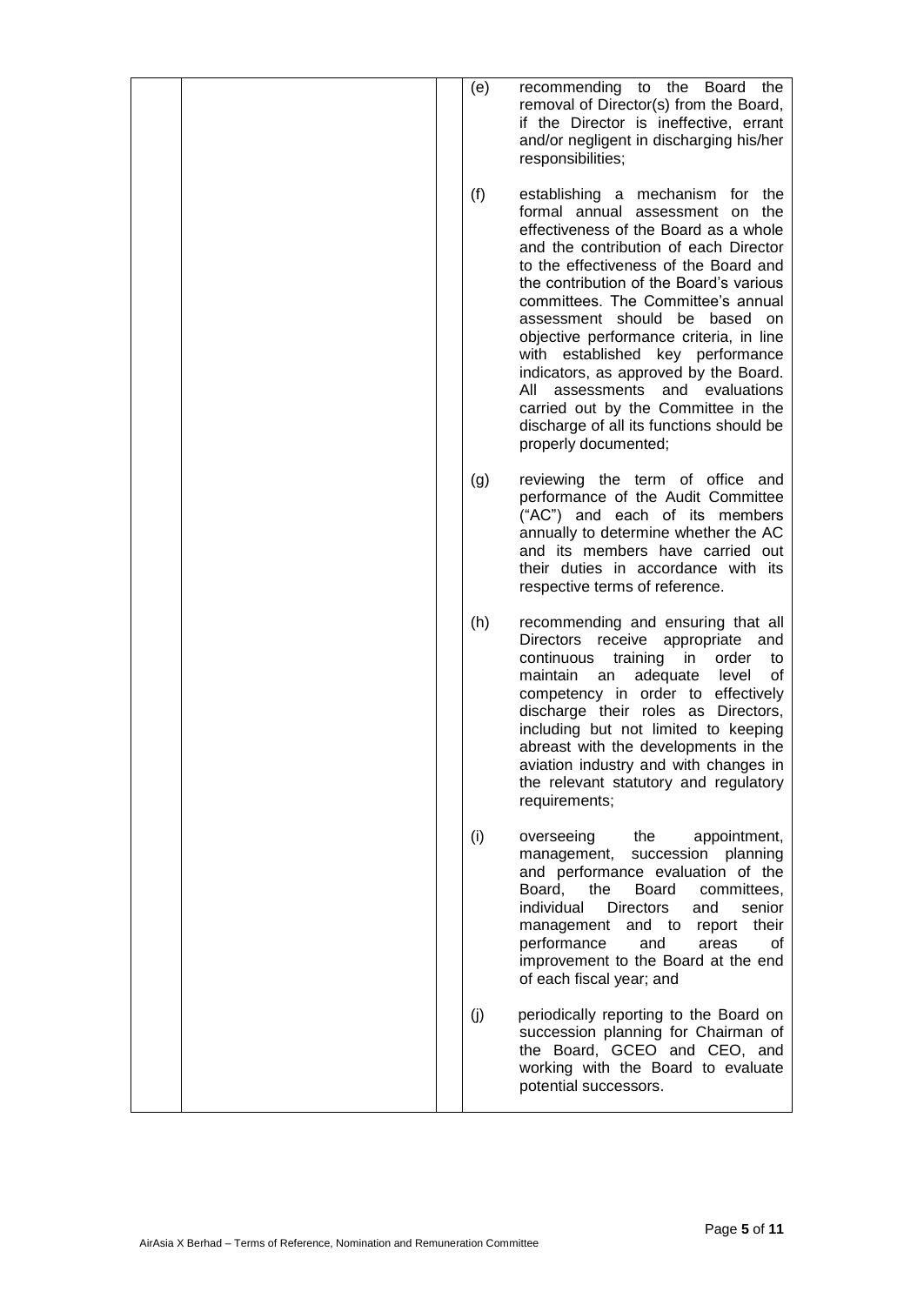| For Remuneration:                                                                                                                                                                                                                                                                                                                                                                                                                                                                                                                                                 |
|-------------------------------------------------------------------------------------------------------------------------------------------------------------------------------------------------------------------------------------------------------------------------------------------------------------------------------------------------------------------------------------------------------------------------------------------------------------------------------------------------------------------------------------------------------------------|
| The Committee must:<br>review annually and recommend to<br>(a)<br>the Board the overall remuneration<br>policy for the Directors, GCEO, CEO<br>and senior management (including but<br>not limited to Directors' fees, salaries,<br>allowances, bonuses, share options<br>and benefits-in-kind) that support<br>AAX's<br>long-term<br>and<br>success<br>shareholder value, and ensure that<br>compensation is consistent<br>with<br>AAX's business strategy and long-<br>term objectives, including but not<br>limited to:                                        |
| i)<br>attracting and retaining Directors,<br>GCEO,<br>and<br>CEO<br>senior<br>management of requisite quality<br>that increases productivity and<br>profitability in the long run;<br>motivating and creating incentives<br>ii)<br>for Directors, GCEO, CEO and<br>senior management to perform to<br>their best ability; and<br>iii) focusing<br>attention<br>the<br>on<br>achievement of desired goals and<br>objectives.                                                                                                                                       |
| make recommendations to the Board<br>(b)<br>individual<br>the<br>remuneration<br>on<br>packages for executive Directors,<br>GCEO, CEO and senior management<br>(including but not limited to Director's<br>fees, salaries, allowances, bonuses,<br>share options and benefits-in-kind).<br>The Committee shall ensure that such<br>remuneration packages<br>are<br>fair,<br>competitive<br>and<br>and<br>in<br>determining<br>such<br>packages<br>and<br>arrangements the Committee must<br>consider:                                                             |
| i)<br>individual<br>the<br>level<br>οf<br>responsibilities undertaken, skills<br>and experience<br>as<br>well<br>as<br>performance and contribution to<br>AAX's growth and profitability,<br>ensuring that the linkage between<br>remuneration and performance is<br>robust;<br>the underlying performance of<br>ii)<br>AAX as a company on the whole,<br>in light of AAX's business plans<br>and consider competitors' results,<br>analyst reports and the views of<br>the Chairman of other Board<br>committees;<br>the relative weighting of fixed and<br>iii) |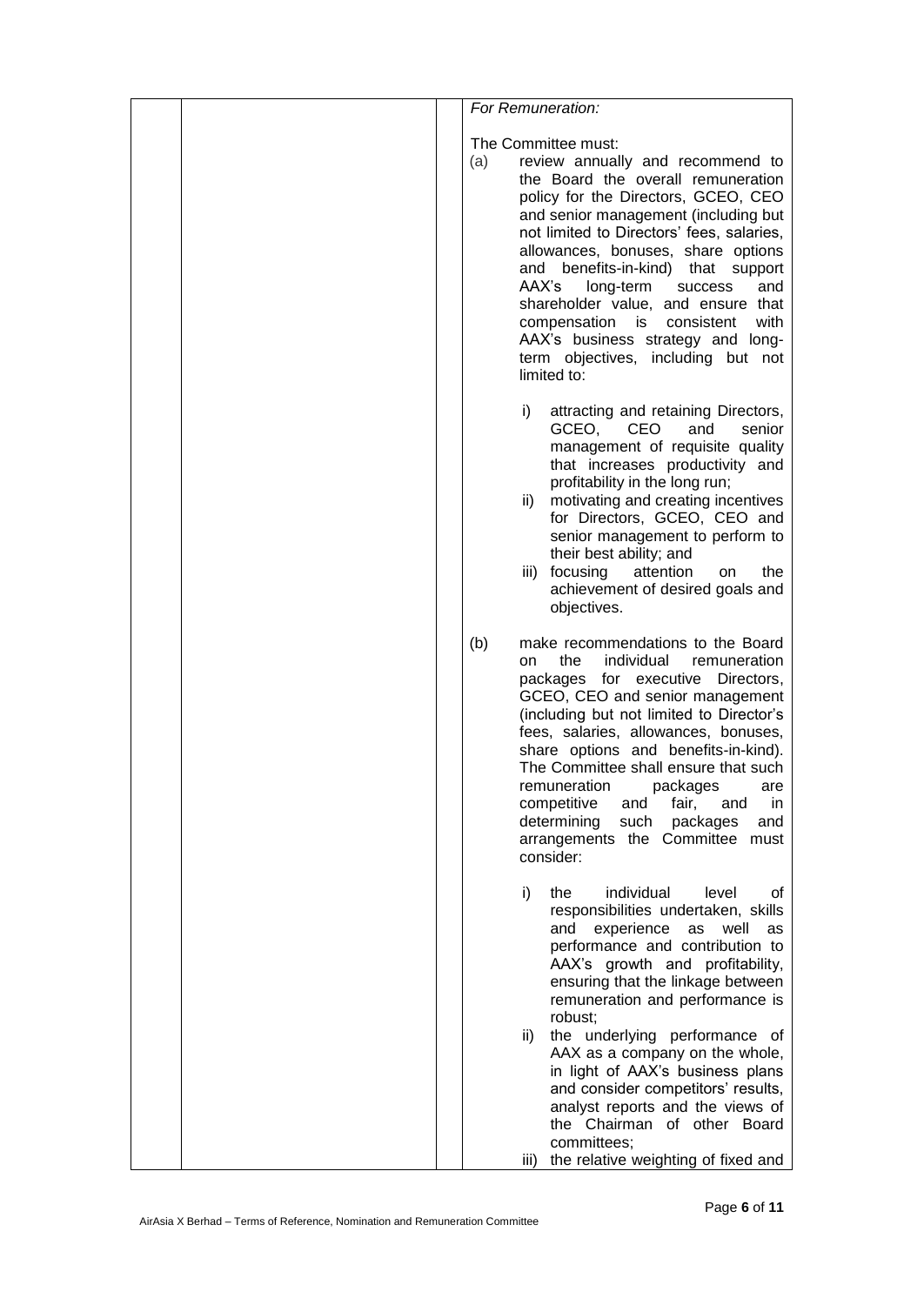|     | variable remuneration for target<br>performance varies with level of<br>responsibility, complexity of the<br>role and typical market practice;<br>iv) relevant market comparisons and<br>practice as well as any other<br>relevant guidance;<br>that the performance criteria set<br>V)<br>are genuinely challenging and<br>that they are more suitable than<br>possible alternatives; and<br>vi) any other such factors as the<br>Committee considers necessary<br>or appropriate; |
|-----|-------------------------------------------------------------------------------------------------------------------------------------------------------------------------------------------------------------------------------------------------------------------------------------------------------------------------------------------------------------------------------------------------------------------------------------------------------------------------------------|
| (c) | review annually the performance of<br>the Directors, GCEO, CEO and senior<br>management and recommend to the<br>specific<br>adjustments<br>Board<br>in.<br>and/or<br>remuneration<br>reward<br>payments, if any, taking into account<br>the consideration the points set out in<br>(b) i) to vi) above;                                                                                                                                                                             |
| (d) | obtain advice from external sources or<br>experts,<br>if<br>necessary,<br>regarding<br>practices<br>of<br>other<br>remuneration<br>companies of a similar size in a<br>comparable industry sector for the<br>purposes of comparison;                                                                                                                                                                                                                                                |
| (e) | review and recommend to the Board<br>compensation<br>the<br>payable<br>to<br>Directors, GCEO, CEO and senior<br>management in connection with any<br>loss or termination of their office or<br>appointment to ensure that such<br>determined<br>compensation<br>is.<br>in<br>accordance with relevant contractual<br>terms and that such compensation is<br>otherwise fair and competitive for<br>AAX;                                                                              |
| (f) | review and recommend to the Board<br>compensation arrangements relating<br>to dismissal or removal of executive<br>Directors for misconduct to ensure<br>that<br>such<br>arrangements<br>are<br>determined<br>in<br>accordance<br>with<br>relevant contractual terms and that<br>compensation<br>payment<br>is<br>any<br>otherwise<br>reasonable, appropriate,<br>fair and competitive for AAX;                                                                                     |
| (g) | review its own performance and terms<br>of reference at least once a year or as<br>and when required in compliance with<br>the regulations to ensure that the<br>Committee is operating at maximum<br>effectiveness and recommend any<br>change it considers necessary to the<br>Board for approval; and                                                                                                                                                                            |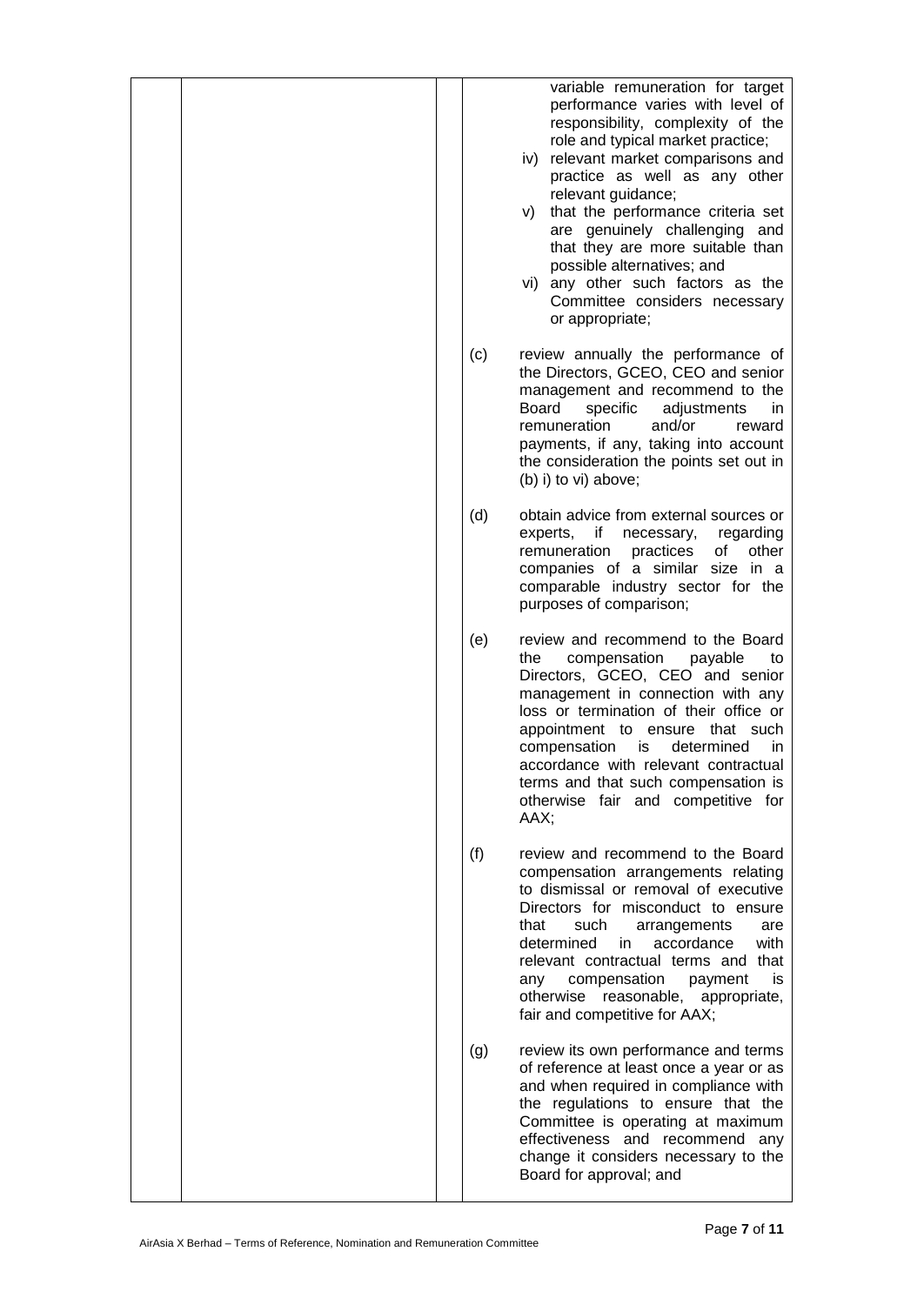|   |                |   | (h)<br>ensure adequate disclosure of the<br>remuneration of Directors for the<br>financial year in the Company's<br>annual report in accordance with the<br>MMLR.                                                                                                                                                                                                                        |
|---|----------------|---|------------------------------------------------------------------------------------------------------------------------------------------------------------------------------------------------------------------------------------------------------------------------------------------------------------------------------------------------------------------------------------------|
| 4 | Authority      |   | Committee is<br>authorised<br>The<br>to<br>seek<br>independent professional advice, at the<br>expense of the Company, in carrying out their<br>duties.                                                                                                                                                                                                                                   |
| 5 | <b>Members</b> | ÷ | Members<br>of<br>the<br>Committee<br>shall<br>be<br>appointed by the Board and shall comprise at<br>least three (3) members, all of which shall be<br>non-executive Directors, a majority of whom<br>shall be independent Directors.                                                                                                                                                     |
|   |                |   | For the avoidance of conflict of interest, a<br>member of the Committee shall abstain from<br>participating in discussions and decisions on<br>any matters involving him/her. Directors who<br>are shareholders should abstain from voting<br>at general meetings to approve their fees.<br>Similarly, executive Directors should not be<br>involved in deciding their own remuneration. |
|   |                |   | If a member of the Committee resigns, dies,<br>is incapacitated or for any reason ceases to<br>be a member with the result that the number<br>of members is reduced below three (3), the<br>Board shall, within three (3) months appoint<br>such number of new members as may be<br>required to make up the minimum of three (3)<br>members.                                             |
|   |                |   | Each appointed Committee member shall<br>hold office until the earlier of: (i) such time as<br>the Board determines to terminate his/her<br>appointment; or (ii) the Committee member<br>ceasing to be a member of the Board.                                                                                                                                                            |
|   |                |   | Where there is a specific need for information<br>or clarification on any matters, the relevant<br>employee may be invited to attend the<br>specific<br>part(s)<br>the<br>of<br>Committee's<br>$meeting(s)$ .                                                                                                                                                                            |
| 6 | Chairman       | ÷ | The Chairman of the Committee shall be<br>appointed by the Board and must be an<br>independent Director or a senior independent<br>Director. In the absence of the Chairman<br>and/or an appointed deputy in any meeting,<br>the remaining members present shall elect<br>one (1) of themselves to chair the meeting.                                                                    |
|   |                |   | As chair of the Committee, an independent<br>Director or a senior independent Director<br>shall:                                                                                                                                                                                                                                                                                         |
|   |                |   | the succession planning<br>(a)<br>lead<br>and                                                                                                                                                                                                                                                                                                                                            |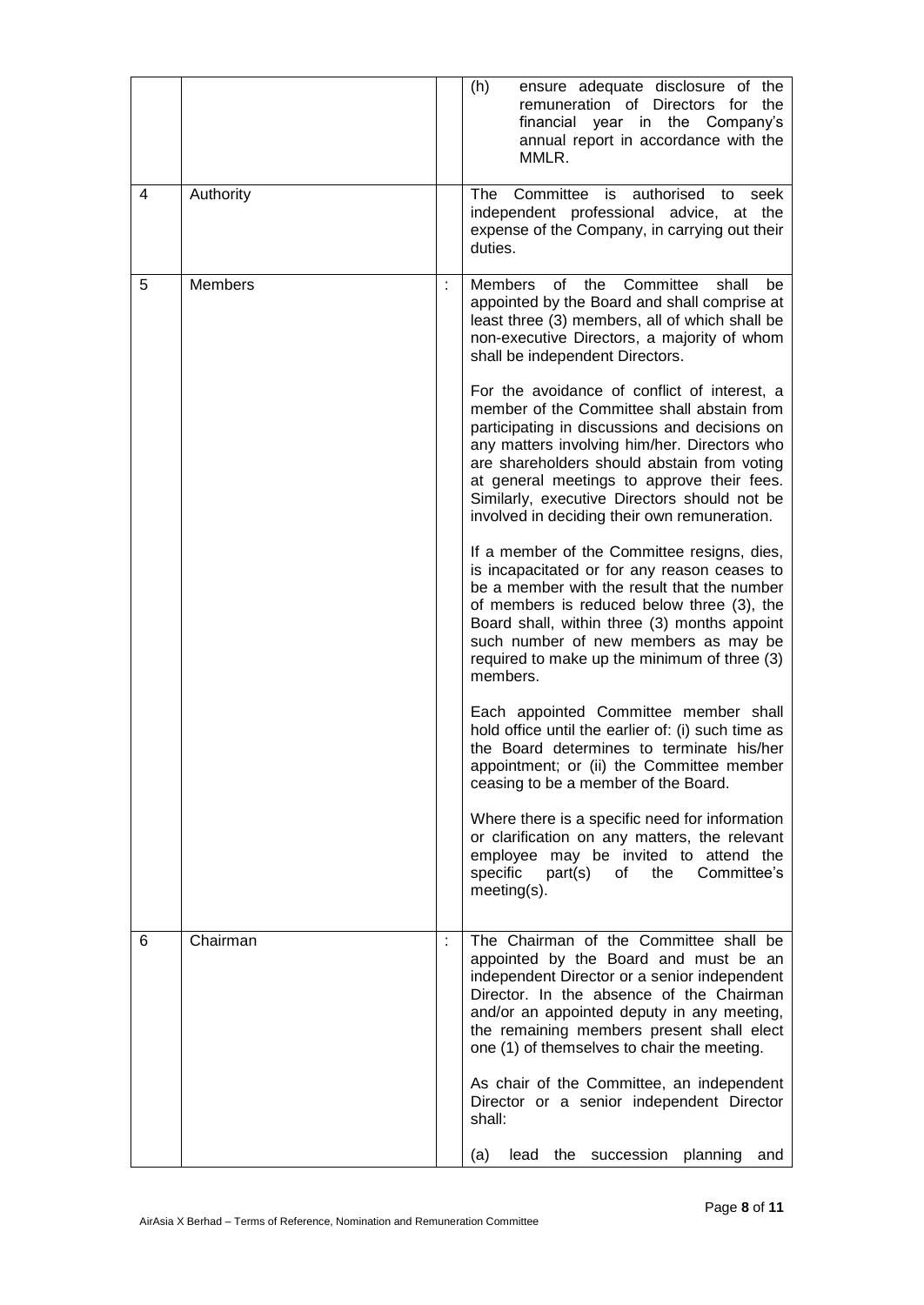|   |                                               |   | Board<br>appointment<br>of<br>members,<br>including the future Chairman, GCEO<br>and CEO; and                                                                                                                                                                                                                                                                                                                                                                                                                            |
|---|-----------------------------------------------|---|--------------------------------------------------------------------------------------------------------------------------------------------------------------------------------------------------------------------------------------------------------------------------------------------------------------------------------------------------------------------------------------------------------------------------------------------------------------------------------------------------------------------------|
|   |                                               |   | (b)<br>lead the annual review of Board<br>effectiveness,<br>that<br>the<br>ensuring<br>performance of each individual Director<br>is independently assessed.                                                                                                                                                                                                                                                                                                                                                             |
| 7 | Quorum                                        |   | The quorum for meetings shall be at least<br>two (2) members, of which one (1) shall be<br>an independent Director. A duly convened<br>meeting of a Committee at which a quorum is<br>present shall be competent to exercise all or<br>any of the authorities, powers and discretions<br>vested in or exercisable by the Committee.                                                                                                                                                                                      |
| 8 | Frequency and notice of meetings              | ÷ | The Committee shall meet not less than once<br>a year and at such other times as the<br>Chairman of the Committee considers<br>necessary or appropriate.                                                                                                                                                                                                                                                                                                                                                                 |
|   |                                               |   | Meetings of the Committee shall be called by<br>the Secretary of the Committee at the<br>request of the Chairman of the Committee.                                                                                                                                                                                                                                                                                                                                                                                       |
|   |                                               |   | Unless otherwise agreed, notice of each<br>meeting confirming the venue, time and date,<br>together with an agenda of items to be<br>discussed, shall be forwarded to each<br>member of the Committee and any other<br>person required to attend, no later than<br>seven (7) calendar days before the date of<br>the meeting. Reasonable time should be<br>given for the Committee members and to<br>other attendees as appropriate, to consider<br>all relevant papers and materials prior to the<br>Committee meeting. |
| 9 | Voting, Proceedings and Minutes<br>of meeting |   | Matters arising at any meeting shall be<br>decided by a majority vote of the members<br>present, each member having one (1) vote.<br>In the event of equality of votes, the<br>Chairman of the Committee shall have a<br>second or casting vote. However,<br>at<br>meetings where two (2) members are present<br>or when only two (2) members are competent<br>to vote on an issue, the Chairman of the<br>Committee will not have the second or<br>casting vote.                                                        |
|   |                                               |   | The Secretary of the Committee shall minute<br>the proceedings and resolutions of all<br>Committee meetings, including the names of<br>those present and in attendance. The<br>minutes of the Committee, when approved by<br>the Committee, should be circulated to the<br>Board.                                                                                                                                                                                                                                        |
|   |                                               |   | Committee<br>The<br>may<br>approve<br>administrative/non-material<br>matters<br>by<br>circular resolution.                                                                                                                                                                                                                                                                                                                                                                                                               |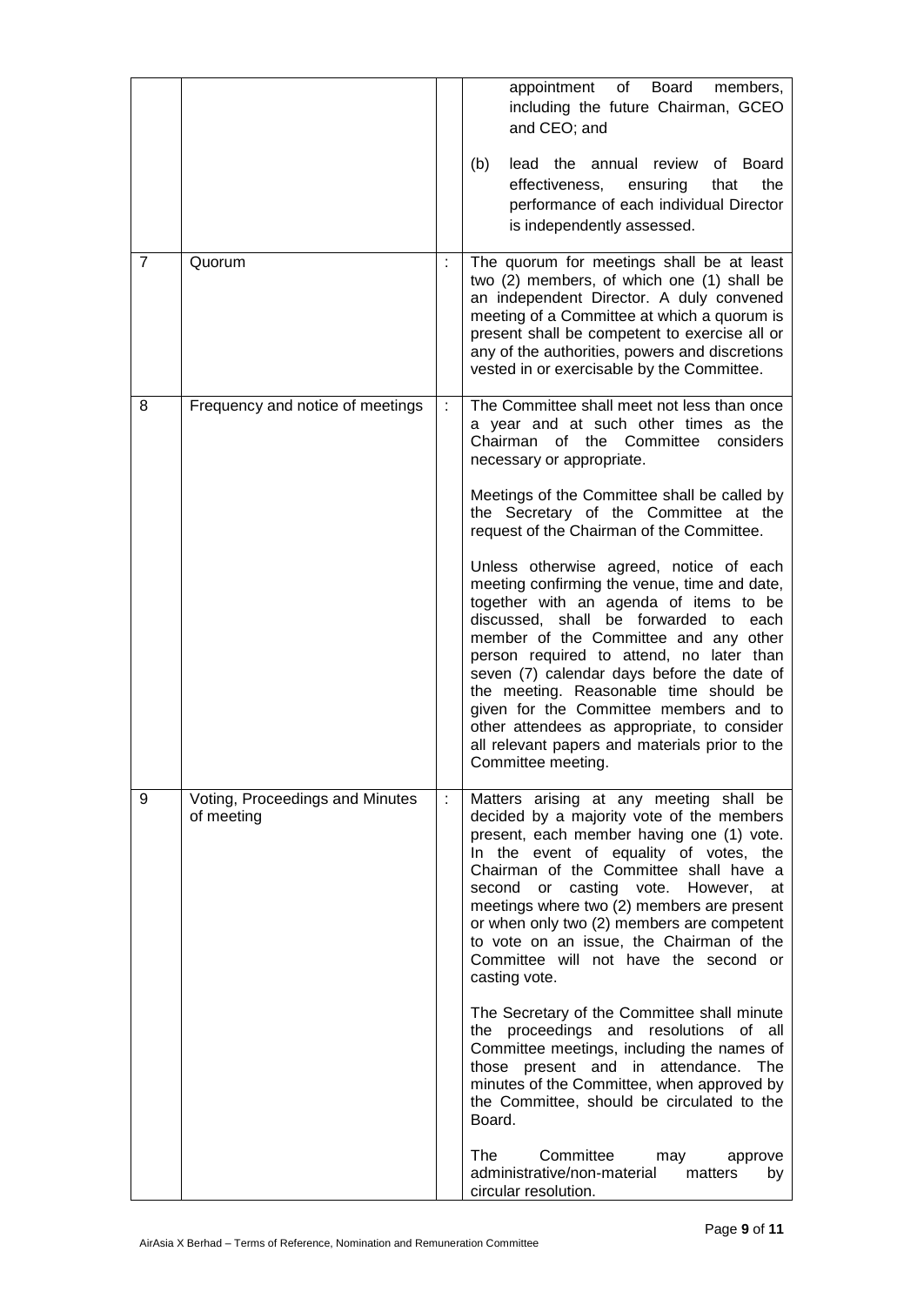| 10 | Reporting structure              | The Chairman of the Committee will report<br>formally to the Board on the key aspects of<br>its proceedings after each meeting. The<br>Committee shall not be delegated with<br>decision making powers but shall report its<br>recommendations to the Board for decision.<br>The Committee shall compile a report to<br>shareholders on its own activities to be<br>included in AAX's Annual Report.<br>The Chairman of the Committee shall<br>respond to any questions relating to the<br>Committee's activities at the Annual General<br>Meeting of AAX's shareholders, where<br>required. |
|----|----------------------------------|----------------------------------------------------------------------------------------------------------------------------------------------------------------------------------------------------------------------------------------------------------------------------------------------------------------------------------------------------------------------------------------------------------------------------------------------------------------------------------------------------------------------------------------------------------------------------------------------|
| 11 | Secretary                        | The Company Secretary shall<br>act<br>as<br>Secretary of the Committee and shall be<br>responsible, with the concurrence of the<br>Chairman of the Committee, for drawing up<br>and circulating the agenda and the notice of<br>meetings together with the<br>supporting<br>explanatory documentation to members prior<br>to each meeting.                                                                                                                                                                                                                                                   |
|    |                                  | The Secretary of the Committee shall be<br>entrusted to record all proceedings and<br>minutes of all meetings of the Committee,<br>including the names of those present and in<br>attendance.<br>Meeting minutes<br>shall<br>be<br>approved by the Committee at its next<br>meeting.                                                                                                                                                                                                                                                                                                         |
|    |                                  | minutes of the Committee,<br>The<br>when<br>approved by the Committee and signed by<br>the Chairman of the Committee, should be<br>circulated to the Board.                                                                                                                                                                                                                                                                                                                                                                                                                                  |
|    |                                  | Company Secretary of the Company shall be<br>working together with personnel from the<br>People Department.                                                                                                                                                                                                                                                                                                                                                                                                                                                                                  |
| 12 | Review of the Terms of Reference | The Terms of Reference of the Committee<br>has been approved by the Board 30 August<br>2018.                                                                                                                                                                                                                                                                                                                                                                                                                                                                                                 |
|    |                                  | The Committee shall conduct annual review<br>of its own performance and the Terms of<br>Reference to ensure its effectiveness and<br>recommend any changes to the Board, as it<br>considers necessary and in compliance with<br>any regulations.                                                                                                                                                                                                                                                                                                                                             |

[*The remainder of this page has been intentionally left blank.*]